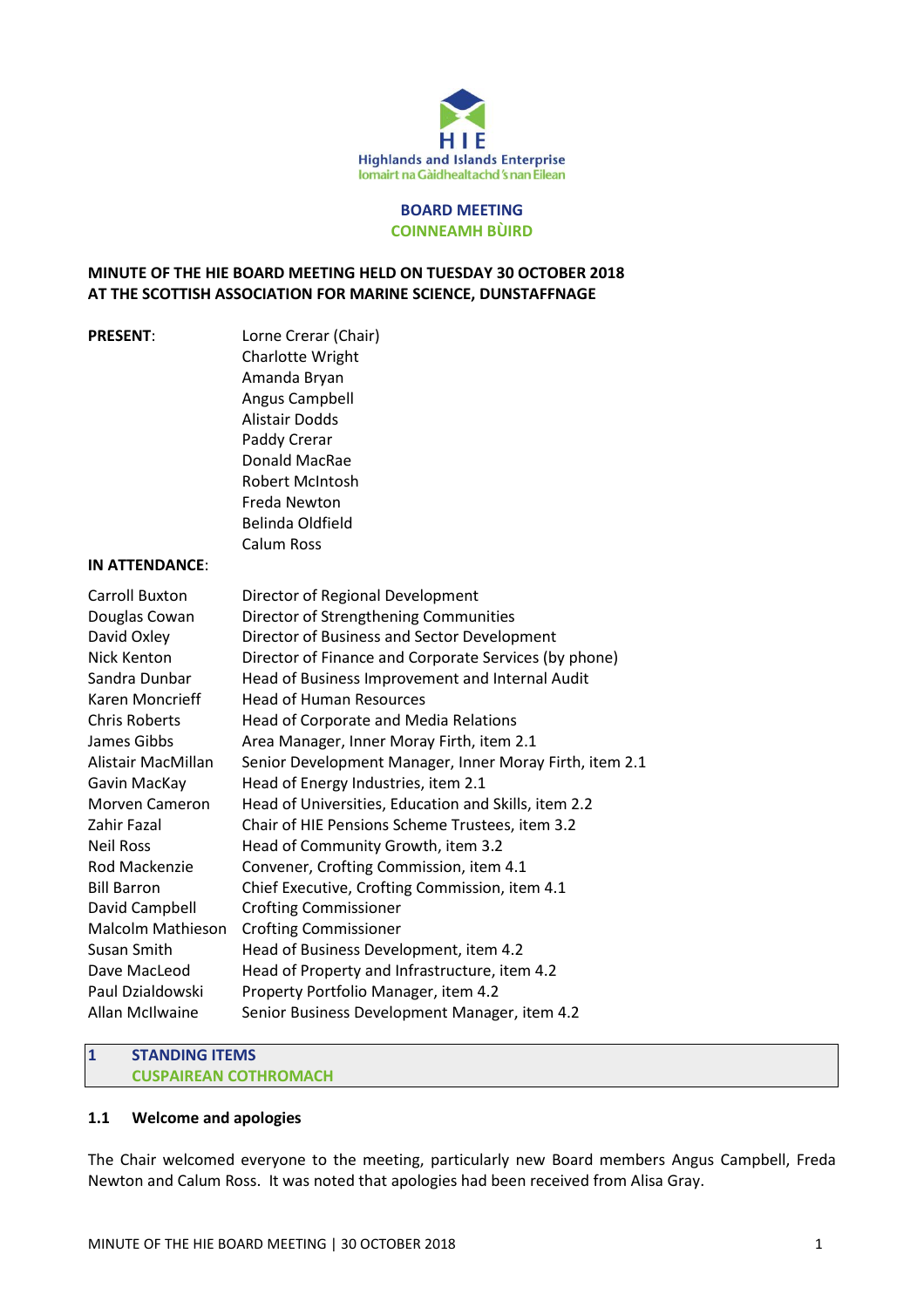## **1.2 Declarations of interest**

Amanda Bryan and Freda Newton declared interests relating to item 2.1, *Cromarty Firth Port Authority*. It was agreed that both members would leave the meeting when this item was discussed.

The Director of Finance and Corporate Services noted that all HIE employees who were present had a conflict of interest regarding item 3.2, *Pensions update*. It was agreed that the employees would remain present for the update from the Chair of the HIE Pension Trustees, but leave the meeting when the subsequent discussion and decision were to take place.

## **1.3 Minute of Board meeting held on 28 August 2018**

*Sentence removed in the interests of the effective conduct of public affairs.* 

## **1.4 Matters arising from the Board minute**

The Chair informed the Board that he had met Paul Wheelhouse MSP, Minister for Energy, Connectivity and Islands, to discuss Wave Energy Scotland.

The tracker of actions arising from Board meetings, attached as an appendix to the minute, was welcomed, although members stressed the importance of ensuring that the document would capture all matters requiring follow-up actions.

## **1.5 Chair and Chief Executive's updates**

The Chief Executive noted a rise in the number of businesses experiencing resilience issues at present. In Fort William, The Underwater Centre was in administration, putting at risk around 50 jobs and a strategic asset for Scotland. HIE staff were working with the Scottish Government and hopeful that a positive outcome would be achieved. In Dingwall, around 300 jobs were at risk following the administration of the Edinburgh Salmon Company, and efforts were being made to help identify and attract a buyer. Another business that was known to be facing uncertainty was CLDB in Invergordon, employing around 47.

Canadian company D F Barnes, which acquired Burntisland Fabrications earlier in the year, had visited manufacturing premises leased from HIE at Arnish, Stornoway. The company had expressed confidence in the facilities and in its prospects to win orders.

A meeting with the Minister for Energy, Connectivity and Islands had been very positive, with the Minister expressing support for HIE's ambitions for Wave Energy Scotland.

Melness Crofters Estate was conducting a ballot of around 70 crofters on the subject of continuing to work with HIE towards heads of terms on a lease of land for the proposed UKVL satellite launch site. The outcome was expected to be known within days.

Scotland's first 'Newton Room', part of the regional Science Skills Academy project to encourage young people's interests in science, technology, engineering and mathematics, was due to open in Caol, Fort William, next June.

Deputy First Minister John Swinney MSP had attended the most recent meeting of the Inverness Campus Partnership Forum on 21 September, and visited life sciences businesses located in HIE's Aurora House. Mr Swinney had expressed his admiration for the project and reaffirmed his commitment to continue as Chair of the Partnership Forum.

HIE had submitted an application to the Industrial Strategy Strength in Places Fund, aiming to secure funding to progress plans to maximise the economic impact of the region's exceptional marine resource.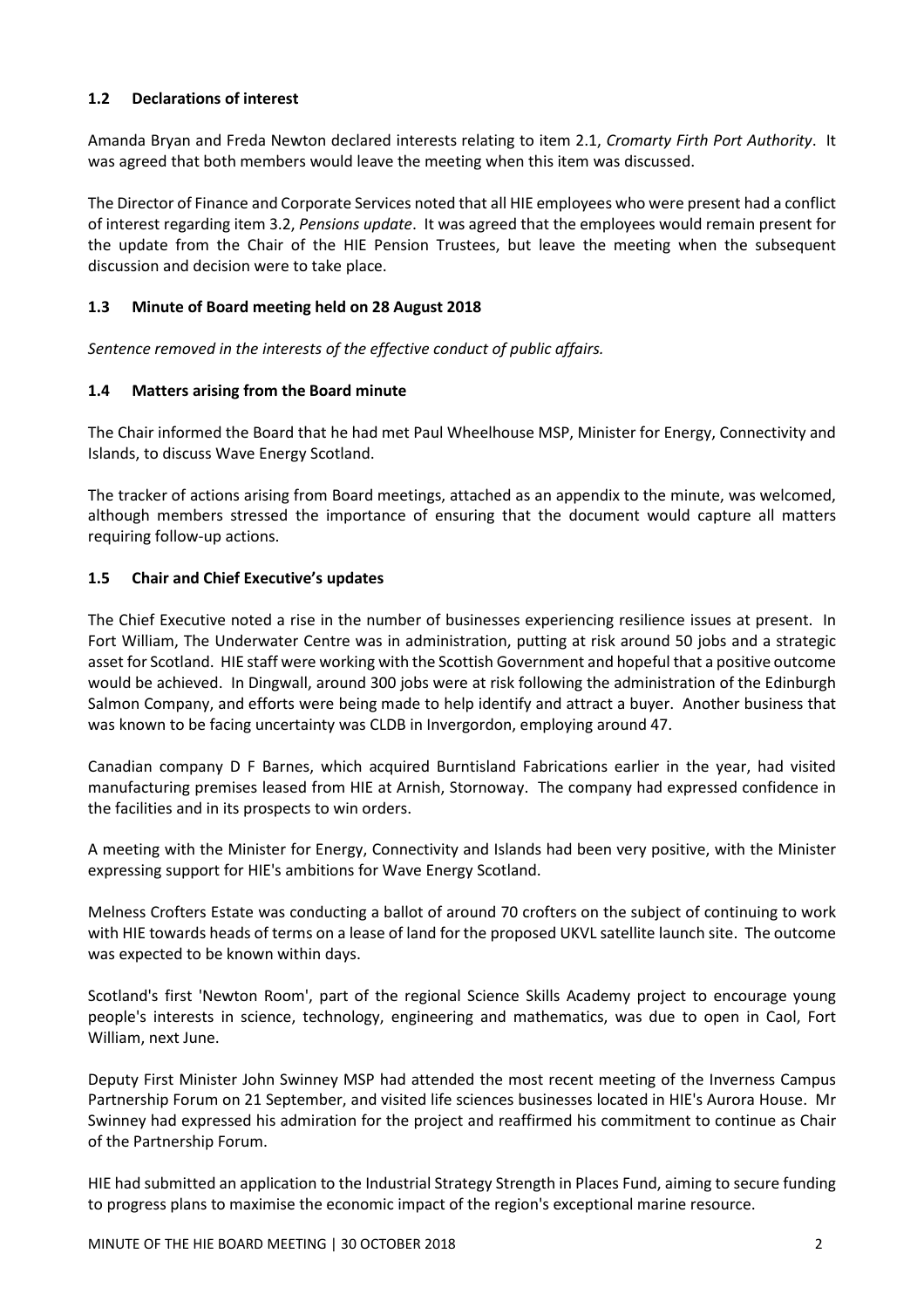An independent Chair, marine geochemist Dr Tracy Shimmield of the British Geological Survey, had been appointed to lead the board of the Orkney Research and Innovation Campus (ORIC).

The community in Kyles of Bute had concluded that it would pursue next generation broadband through the Scottish Government R100 initiative, rather than incur the higher risks involved in developing its own initiative.

The Board welcomed the appointment of Eann Sinclair as HIE's Area Manager, Caithness and Sutherland.

HIE had considerable input to the latest meeting of the Convention of the Highlands and Islands, held in Elgin on 22 October, which had focused on the theme of talent attraction.

The Chair informed the Board that the National Council of Rural Advisors, which he co-chaired, had completed its final report to the Cabinet Secretary for the Rural Economy and that rural policy was part of the new Programme for Government. The council had advocated rural development becoming a mainstream part of national economic strategy and HIE had offered to share its knowledge and experience to guide rural policy across Scotland.

The Chair reported that he was a member of the appointments panel for a new Chair of Scottish Enterprise, and had held a positive meeting with the agency's Chief Executive, Steve Dunlop, who had taken up his post in May.

Both the Chair and the Chief Executive had met the Cabinet Secretary for Finance, Economy and Fair Work, and the Cabinet Secretary for the Economy to discuss strategic guidance.

The Enterprise and Skills Strategic Board had published its strategic plan to support greater productivity and sustainable and inclusive growth across Scotland, and had held a meeting at HIE's premises in Inverness, where a presentation on the work of HIE was well received. HIE staff were continuing to build positive and productive relations with the new South of Scotland Economic Partnership.

The Chair had taken part in a highly successful World Social Enterprise Forum, participating both in the main conference in Edinburgh and a fringe event held on Lewis. HIE's work to develop communities through social enterprise had been cited frequently as a very effective example of international best practice.

On Lewis, the Chair and Chief Executive had met representatives of Comhairle nan Eilean Siar, Stornoway Port Authority and the Stornoway Trust to discuss opportunities for future collaboration that would benefit the Outer Hebrides. *Sentence removed in the interests of the effective conduct of public affairs.* 

The Board welcomed news that Morven Gibson, General Manager of South West Mull and Iona Community Trust, had accepted an offer to serve for a year as Shadow Board Member, and was expected to attend her first meeting in December.

The Chair noted that the new Islands (Scotland) Act 2018 was an important piece of legislation and its potential implications for HIE's role were continuing to be discussed with the leaders of island authorities. HIE area teams had developed strong collaborative relationships with council partners covering all island groups, including co-location at present with Business Gateway in Orkney and Shetland, and soon to be delivered in the Outer Hebrides.

The Board joined the Chair and Chief Executive in expressing their appreciation to staff across HIE for their unstinting efforts during an extremely demanding period for the organisation, both in terms of workload and the complexity of many current initiatives and issues.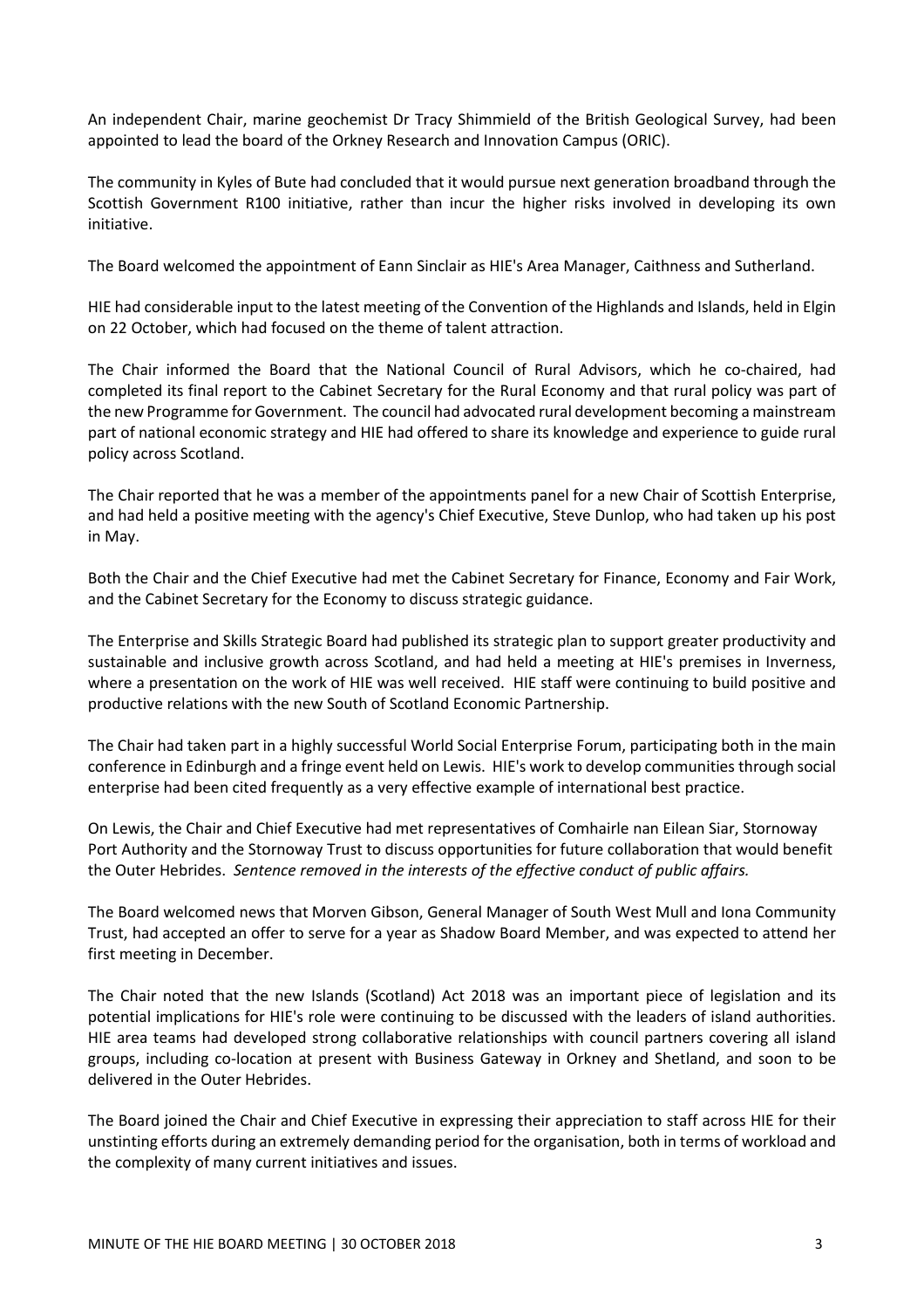#### **2 INVESTMENT DECISIONS CO-DHÙNAIDHEAN AIRGEAD-TASGAIDH**

## **2.1 Cromarty Firth Port Authority – project amendment**

*James Gibbs, Alistair McMillan and Gavin MacKay joined the meeting.*

The Board considered a recommendation from the Inner Moray Firth area team to increase HIE's funding support for ambitious development plans by Cromarty Firth Port Authority (CFPA) by £2m. Since the Board had first approved HIE funding towards this project in June 2018, the total development cost had risen from an expected £23m to £31m. This was largely due to the need to ensure the planned port infrastructure will meet updated, complex technical specifications for offshore wind towers to be used in the Moray East offshore wind farm.

Under the proposed project amendment, HIE's support would remain at 25%, and the total sum that could be required would rise from £5.75m to a maximum £7.75m. HIE's funding package already included £2.3m from the European Regional Development Fund, and it was hoped that a further £800,000 ERDF could be obtained, which would help to offset the impact on HIE's grant-in-aid budget. As discussed at the Board meeting in June, it was confirmed that CFPA's project would only go ahead ifthe port authority wassuccessful in winning a major contract from EDPR, the developer of Moray East.

In discussion, the Area Manager stressed the strategic importance of the CFPA project to the region and to Scotland's renewable energy supply chain. The Head of Energy Industries endorsed this point, highlighting that the planned investment would put the port in an excellent position to win future contracts.

*Sentence removed in the interests of the effective conduct of public affairs.* 

*Sentence removed in the interests of the effective conduct of public affairs.* 

The project amendment was approved, and the Board will be updated on the outcome of the EDPR Moray East contract award.

*James Gibbs, Alistair McMillan and Gavin MacKay left the meeting.*

## **2.2**

Item removed in the interests of the effective conduct of public affairs, and due to commercial sensitivity.

#### **3 RESOURCES AND GOVERNANCE GOIREASAN IS RIAGHLACHAS**

#### **3.1 Financial statement to 30 September 2018**

The Director of Finance and Corporate Services presented a report summarising HIE's financial position for the six months to 30 September 2018.

This showed that spend overall was at the same point as this time last year, 9% behind straight line. Discretionary spend was at 41% and Business Support spend ahead of straight line at 56%, a figure offset by Top Slice spend of 32%. HIE's total over-commitment stood at £4.2m.

*Paragraph removed in the interests of the effective conduct of public affairs.* 

*Paragraph removed in the interests of the effective conduct of public affairs.* 

MINUTE OF THE HIE BOARD MEETING | 30 OCTOBER 2018 4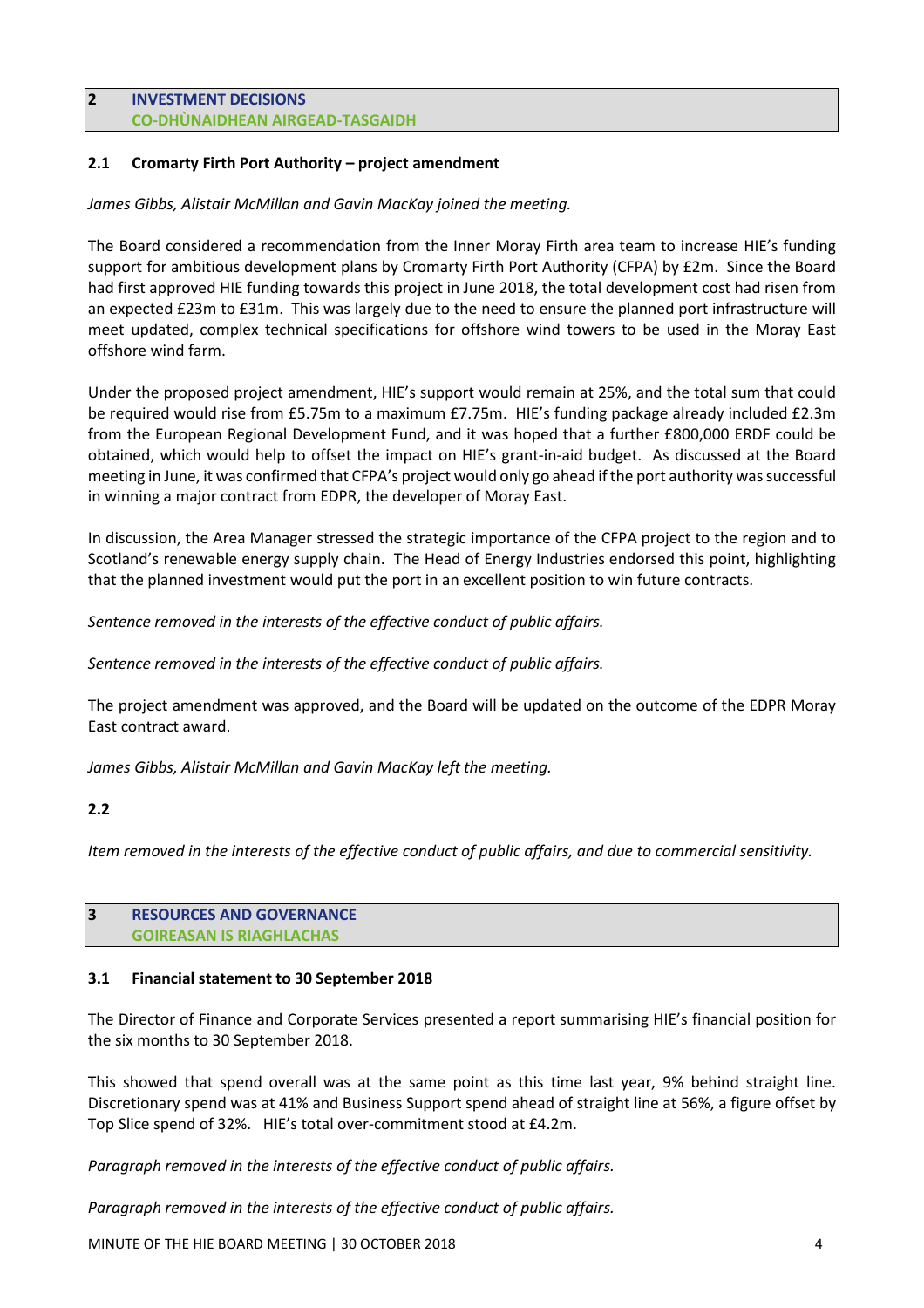*Paragraph removed in the interests of the effective conduct of public affairs.* 

*Paragraph removed in the interests of the effective conduct of public affairs.* 

## **3.2 Pensions update**

## *Zahir Fazal joined the meeting.*

The Board welcomed an update paper from the Director of Finance and Corporate Services and the Head of Human Resources concerning the five pension schemes that affect HIE staff. The authors of the paper declared their interest as members of the HIE Pension Scheme.

The Board noted that the majority of staff, ex-staff and pensioners are in the HIE Pension Scheme, which is the only scheme open to new members. However, some others are members of one of four local government pension (LGP) schemes. All five are funded, defined benefit, statutory, occupational pension schemes. Legacy issues associated with the arrangements for all five schemes were complex and merited review.

Following a recent triennial valuation, there was a specific requirement to revisit arrangements in relation to the HIE Pension Scheme. The Chair of the HIE Scheme Trustees described the current position and outlined a proposal to reduce risk and volatility in the scheme and provide more solid financial foundations to reduce the present deficit and support long-term sustainability. Although the trustees were assured by a letter of comfort from the Scottish Government, they continued to be concerned about the financial strength of the scheme and had concluded that more action was required in addition to the current recovery plan. Their proposal was included in a range of options that were presented in the paper for the Board's consideration.

The Board members explored issues with the Director of Finance and Corporate Services, the Head of Human Resources, and the Chair of the HIE Pension Scheme Trustees. It was noted that the Pensions Regulator required schemes to implement effective planning that would reduce their deficits to zero over time. In response to questions, it was confirmed that the HIE Pension Scheme was private, unlike the local government schemes, and that its members were required to be consulted on any proposed changes.

*Zahir Fazal, Charlotte Wright, Carroll Buxton, Douglas Cowan, Nick Kenton DavidOxley, Sandra Dunbar, Karen Moncrieff and Chris Roberts left the meeting.*

*Paragraph removed in the interests of the effective conduct of public affairs.* 

*Charlotte Wright, Carroll Buxton, Douglas Cowan, Nick Kenton David Oxley, Sandra Dunbar, Karen Moncrieff and Chris Roberts rejoined the meeting.*

## **3.3 Risk Register – October 2018**

The Head of Business Improvement and Internal Audit presented the latest version of HIE's corporate risk register. The register had been refreshed substantially, with risks informed by consideration of HIE's priorities for 2018-19; review and discussion by the Leadership Team, and outputs from strategic planning sessions held with the Board and all staff. Key themes included Brexit preparedness; ensuring that business models and support meet the needs of the region; having sufficient focus on inclusive growth and placebased delivery; being outcome focused; talent attraction and retention, and ensuring appropriate attention to current challenges, including Cairngorm and businesses facing resilience issues. The Board welcomed the update, and noted the volume of new risks that had been identified and included in the register.

The Chief Executive updated the Board on a current legal action in which the Scottish Government and HIE were defendants. Debate was scheduled to take place in the Court of Session on 13 and 14 December, with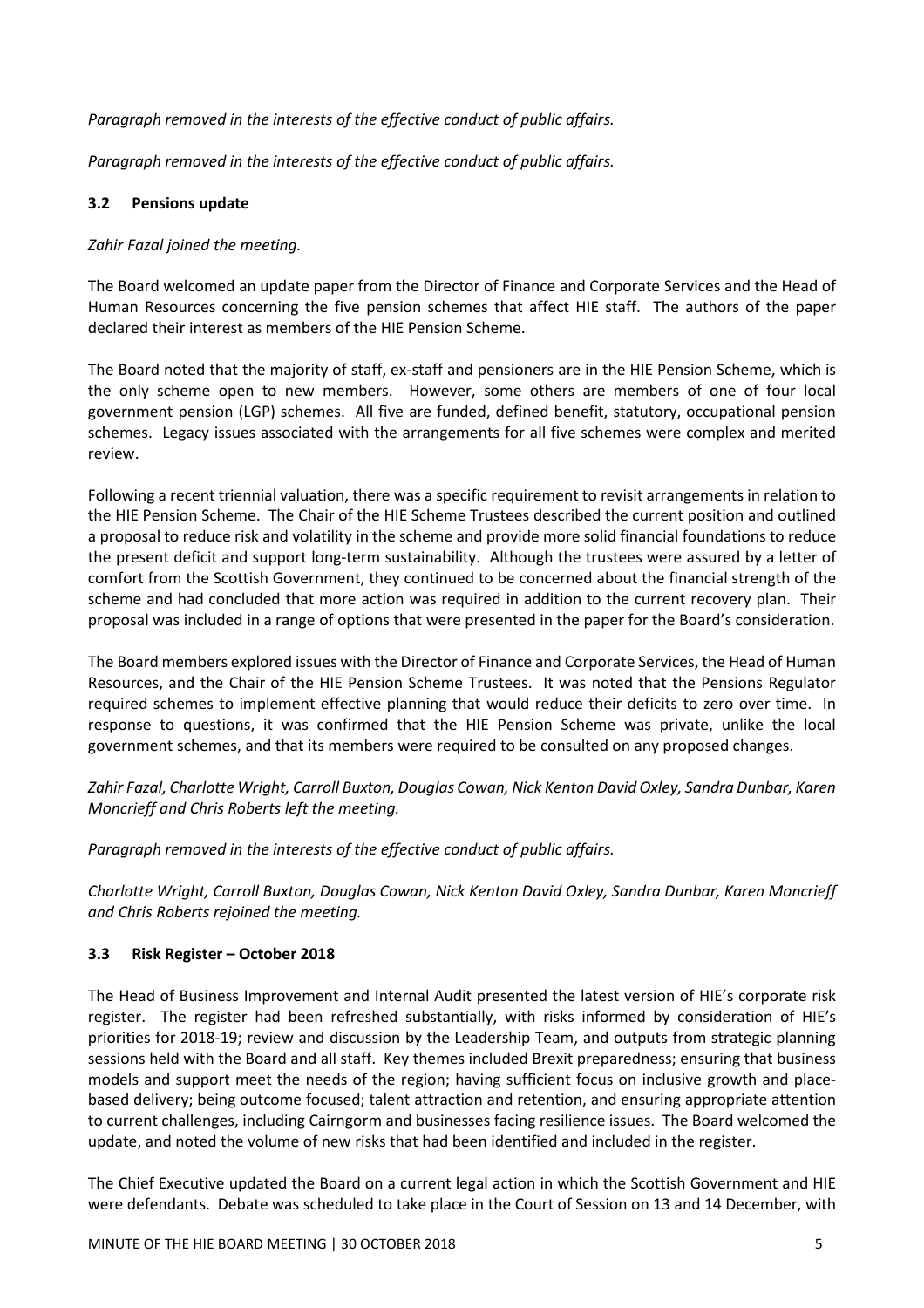the outcome expected to be known in March. The Risk and Assurance Committee would be provided with factual information at its next meeting, which was due to take place before the Court of Session dates.

Alistair Dodds confirmed changes to membership of the Risk and Assurance Committee, which he chairs. Places vacated by Ailsa Gray and Donald MacDonald would be taken by Angus Campbell and Belinda Oldfield. The Chair thanked the new Committee members for taking on this important responsibility and expressed the Board's gratitude to Ms Gray and Mr MacDonald for their valuable contributions.

| $\overline{4}$ | <b>UPDATES</b>         |
|----------------|------------------------|
|                | <b>CUNNTASAN AS ÙR</b> |

#### **4.1 Supporting sustainable development in crofting areas**

#### *Rod Mackenzie, Bill Barron, David Campbell, Malcolm Mathieson and Neil Ross joined the meeting.*

The Chair welcomed the Crofting Commission Convener, Chief Executive and two Commissioners to the meeting. The Commission had been invited to attend the HIE Board to strengthen relations and explore collaborative opportunities to benefit crofters and crofting communities. This was intended to be the first in a series of engagements at Board level between the two organisations.

HIE's Head of Community Growth introduced the session by outlining the agency's role in delivering sustainable development in crofting areas, in collaboration with the Crofting Commission and others. The Crofting Commission then gave a presentation on their work, covering the history of the organisation, the benefits and evolution of crofting, and its potential to play a greater role in rural economic development. The Commission itself was increasingly taking a strong interest in development issues, in addition to its statutory role as a regulatory body.

Discussion highlighted shared ambitions between HIE and the Commission to see land being used productively to strengthen communities, and support economic development in a variety of ways, including attracting and retaining population. Housing was identified as a major issue affecting the development of crofting communities as was connectivity, and both were seen as vital to attract more young people.

HIE Board members noted the Commission's ambition to derive greater financial, social and environmental value from land, and highlighted opportunities for synergy with community landowners. It was agreed that there was an opportunity to use the theme of place-based development as a point of alignment to further productive collaboration between the two organisations. Policy development and reform was another area with strong potential. The Commission expressed a desire to know more about HIE, and the Chair and the Director of Strengthening Communities accepted an invitation to meet commissioners and deliver a presentation on the agency in the new year.

As a follow-up action, it was agreed that staff of both organisations would explore opportunities to design a pilot collaborative project, taking a place-based approach to development and focusing on areas of common interest, such as land use, tourism, community resilience and people attraction.

The Board thanked the Crofting Commission for an insightful presentation and discussion.

*Rod Mackenzie, Bill Barron, David Campbell, Malcolm Mathieson and Neil Ross left the meeting.*

## **4.2 Cairngorm Mountain update**

*Susan Smith, Dave MacLeod, Paul Dzialdowski and Allan McIlwaine joined the meeting.*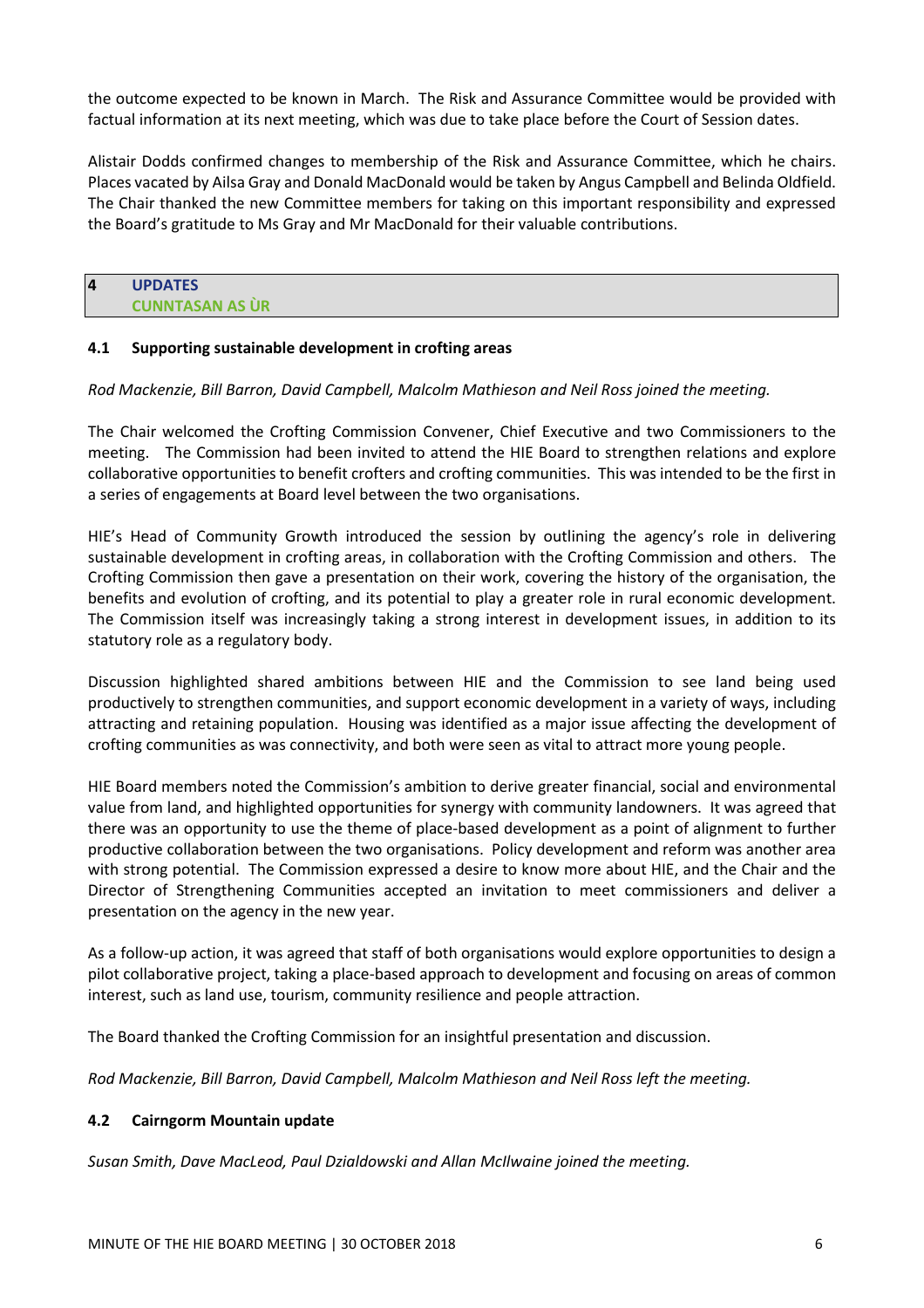The Head of Business Development updated the Board on a range of work strands that were under way in relation to Cairngorm Mountain and HIE's operator, CairnGorm Mountain Ltd (CML). HIE had supported development of Cairngorm over many years as a key asset that underpins the wider economy of Badenoch and Strathspey. The update covered a broad range of activities, including service levels between HIE and CML; the status of CML plans that were to be funded by a £4m loan previously agreed by the HIE Board; a request for a further working capital loan from the operator; community engagement, and the high level findings of a comprehensive review of uplift infrastructure that HIE had commissioned from specialist mountain resort planners to inform future planning and investment.

Recently, an already complex situation had become even more challenging with the closure of the Cairngorm funicular railway, owing to safety concerns. A detailed technical inspection was being progressed by specialist engineers, who were expected to deliver findings in early December. In the meantime, HIE had formed the Cairngorm Response Group of interested parties to identify ways to mitigate the impact of this closure on the local economy, particularly if it were to extend into the winter snowsports season.

HIE had funded trials of snow making equipment at three ski centres in 2018: Cairngorm, Glencoe, and the Lecht, with generally positive results. It was now proposed to invest £1,000,000 in a TechnoAlpin SnowFactory and snow guns that would enable lower slopes at Cairngorm to be brought into use for snowsports. In addition to longer term benefits, this equipment would ensure that Cairngorm could offer access for winter sports through the 2018-19 season, even if the funicular were to remain out of service during that period.

*Paragraph removed in the interests of the effective conduct of public affairs.* 

## *Paragraph removed in the interests of the effective conduct of public affairs.*

Administration was a highly likely outcome for CML, and the Board discussed the potential for HIE to regain direct control of operational responsibilities from the company. This could potentially be achieved following the company's administration, through a pre-packaged deal agreed with the administrator, or by acquiring assets through share purchase. The key goal would be to ensure a smooth transition that would minimise disruption to the business, its customers, and the local community.

In these circumstances, the following conclusions were agreed:

- HIE would begin negotiations to achieve a managed exit from Cairngorm for CML.
- *Paragraph removed in the interests of the effective conduct of public affairs.*
- HIE would proceed with purchase of snow making equipment, with the aim of maintaining access to snowsports at Cairngorm through the 2018-19 winter season and in future years.
- The Chief Executive and the Head of Business Improvement would meet the directors of CML at the earliest opportunity to inform them of these decisions.
- Given the seriousness and urgency of the present situation, it was also agreed to form a sub-group of the Board to review and make recommendations for appropriate solutions that would be considered by the full Board at the earliest opportunity.

*Susan Smith, Dave MacLeod, Paul Dzialdowski and Allan McIlwaine left the meeting.*

#### **5 STRATEGIC PLANNING DEALBHACHADH ROI-INNLEACHDAIL 2**

**5.1 HIE Strategic Plan discussion 1430 5.1b Half-year corporate performance review 5.1c Enterprise and Skills Strategic Board update**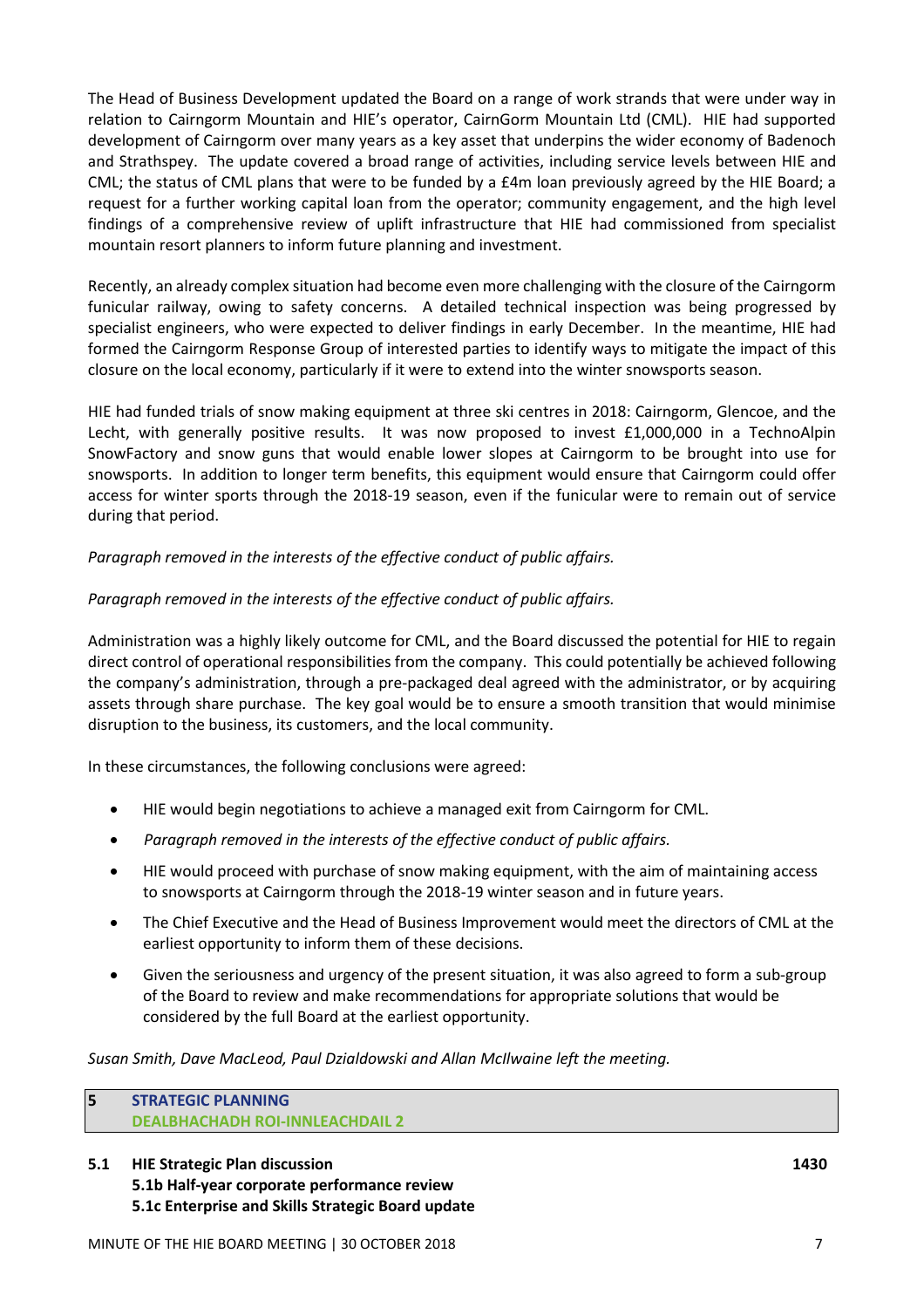Discussion of these items was postponed until the next meeting, due on 11 December 2018. In the meantime, all Board members were invited to submit any comments directly to the Director of Regional Development. Amanda Bryan and Calum Ross expressed interest in supporting the Director to develop a strategic plan.

## **6 ITEMS FOR INFORMATION**

**CUSPAIREAN AIRSON FIOSRACHADH**

#### **6.1 Quarterly Approvals List: April – June 2018**

The latest HIE quarterly approvals list was noted, and will be published on the HIE website.

## **6.2 Interim Equality Mainstreaming Report 2018**

The Interim Equality Mainstreaming Report 2018 was noted, and will be published on the HIE website.

## **6.3 Young People and the Highlands and Islands: Maximising opportunities research**

## **6.3b Executive Summary**

The Board welcomed the positive findings of HIE's latest survey of young people's attitudes and aspirations for the Highlands and Islands which will be used to inform a range of activities including attracting and retaining talent in the region. The report will be shared widely with stakeholders, including the media, and published on the HIE website.

## **6.4 Convention of the Highlands and Islands (COHI) paper – Major project identification**

This paper, which HIE had presented at the most recent meeting of the Convention of the Highlands and Islands, was welcomed.

#### **6.5 COHI paper – Regional Skills Investment Plan**

The Board welcomed an update on the Highlands and Islands Regional Skills Investment Plan, which had been delivered at COHI.

#### **6.6 Any other business**

There was no other business.

#### **6.7 Date of next meeting:**

The next meeting of the HIE Board will take place on Tuesday 11 December in Inverness.

#### **CLOSE** *DÙNADH*

Chris Roberts 30 October 2018